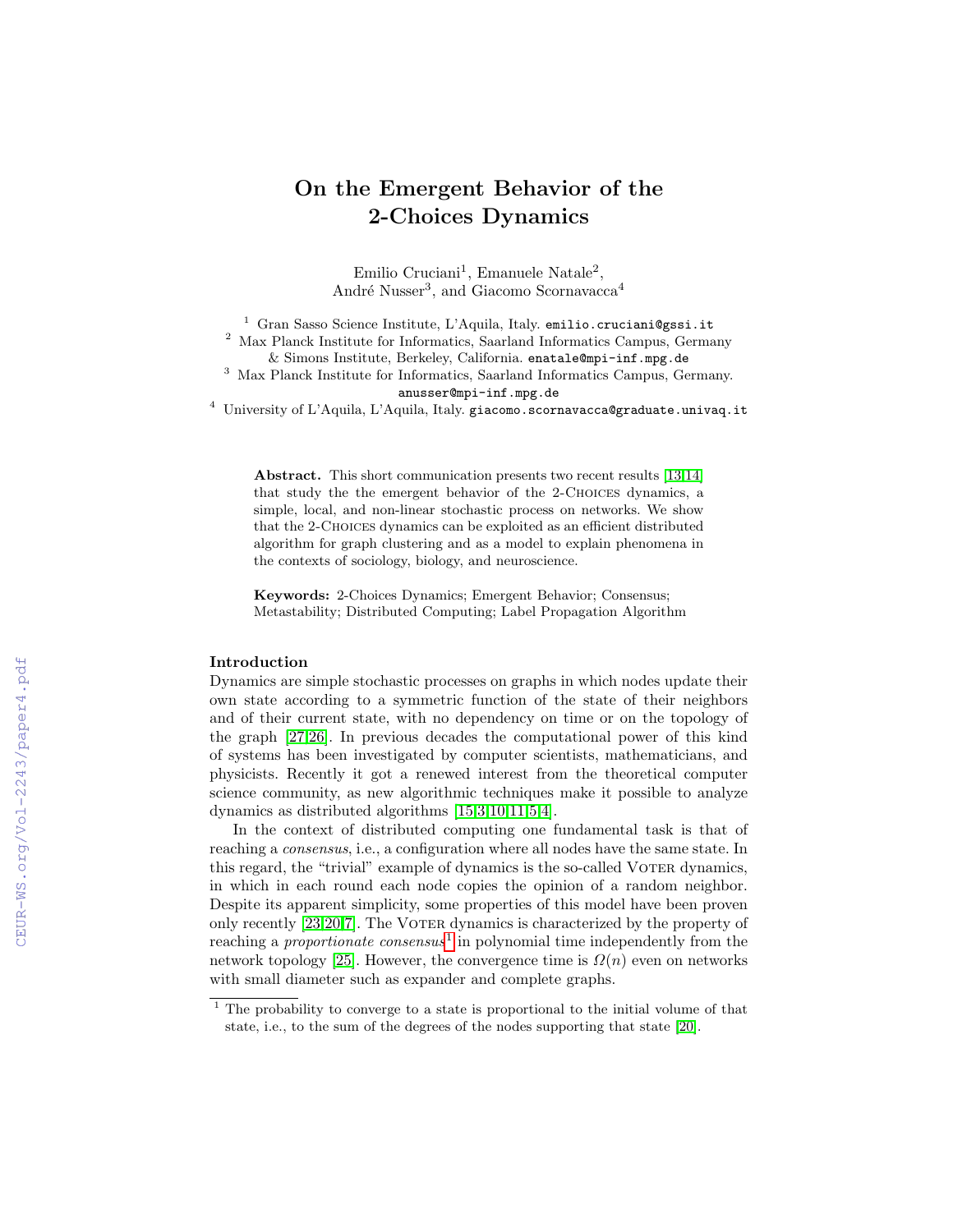#### 2 E. Cruciani, E. Natale, A. Nusser, and G. Scornavacca

The simplest non-trivial example of dynamics is arguably the 2-Choices dynamics, where at each discrete time step each node samples two random neighbors with replacement and, if they have the same state, the node adopts that state. Prior to our works [\[13,](#page-4-0)[14\]](#page-4-1), the 2-CHOICES dynamics has been only analyzed on networks with good expansion properties, where it exhibits the same emergent behavior of the VOTER dynamics, but converges very quickly [\[10](#page-4-2)[,11\]](#page-4-3).

#### Phase Transition on Core-Periphery Networks

We study the behavior of the 2-CHOICES dynamics theoretically and empirically on core-periphery networks [\[13\]](#page-4-0). These networks, well-known in social network analysis, sociology, and economics [\[9,](#page-3-0)[17\]](#page-4-4), are characterized by a bipartition of the nodes into a core, a small dense set of nodes that dominates the network, and a periphery, the loosely connected remaining nodes. We consider an axiomatic framework [\[1\]](#page-3-1) which is based on two parameters only, dominance and robustness, to express the influence of the core on the periphery.<sup>[2](#page-1-0)</sup> We consider a *natural* scenario, where agents in core and periphery initially have different states, and show the following *phase transition* phenomenon:

**Theorem 1.** There exists a universal constant  $c^*$  such that: if the dominance is greater than  $c^*$  and the core is robust enough, then a configuration of almostconsensus is reached in  $\mathcal{O}(\log n)$  rounds, with high probability,<sup>[3](#page-1-1)</sup> if the dominance is less than  $c^*$ , then a metastable phase takes place where most of the nodes retain their initial opinion for  $n^{\omega(1)}$  rounds, with high probability.

We validate our theoretical results with experiments on real-world networks. The experiments show some weaknesses in the heuristic used to identify the core in [\[1\]](#page-3-1). We design a new heuristic able top identify a core with a volume approximately equal to that of the periphery by repeatedly calculating densestsubgraph approximations; with the VOTER dynamics this is sufficient to have equal probability of consensus for both states and prior results on the 2-Choices dynamics [\[10,](#page-4-2)[11\]](#page-4-3) require an initial biased configuration of the states to give results on the consensus; our experiments show that the consensus is almost always reached on the core's state. We believe these results may be useful for understanding the principles that drive social and economic agents into forming core-periphery networks.

## Metastablility on Clustered Graphs and its Biological Implications

The long metastable phase that often occurs can be exploited in the context of Label Propagation Algorithms (LPAs, started by [\[28\]](#page-4-5)), a widely used class of heuristics for graph clustering that matches the following general pattern:

- 1. Initially, each node is assigned a label, typically independent from the others and uniformly at random.
- 2. Then, each node starts updating its current label according to a simple local majority-based rule based on the labels of its neighbors.

<span id="page-1-0"></span> $2$  We refer the reader to [\[13\]](#page-4-0) for a formal definition of these parameters.

<span id="page-1-1"></span><sup>&</sup>lt;sup>3</sup> Our analysis shows that the process does not deviate significantly from its expected evolution *with high probability*, i.e., with probability at least  $1 - \mathcal{O}(n^{-c})$ .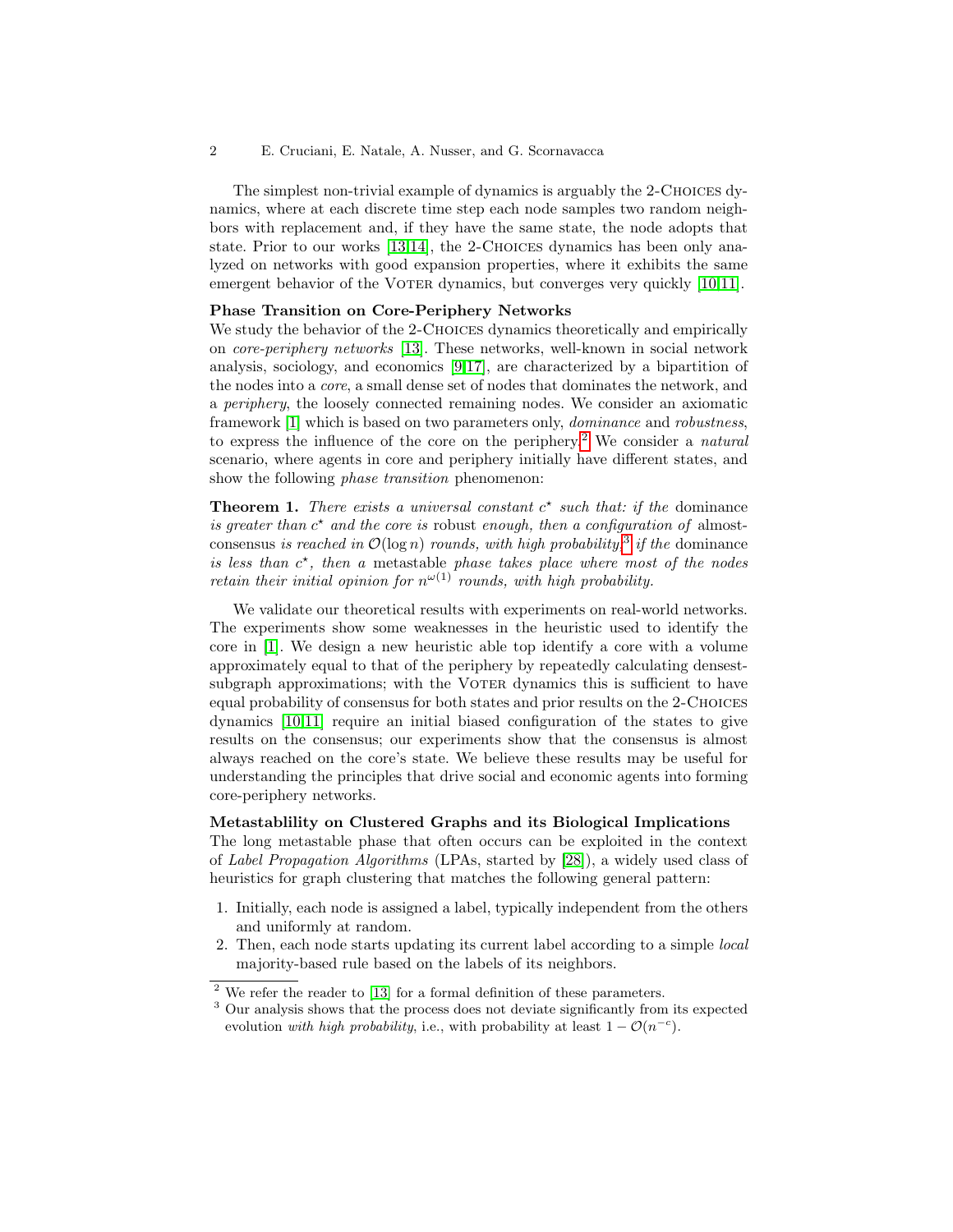3. After a relatively short number of rounds, the labeling of the graph is expected to stabilize and is declared to be the clustering of the graph.

Most of the work on label propagation algorithms has been empirical, lacking formal arguments that show their ability in the detection of clusters. The only rigorous analysis present in literature is the one of Max-LPA [\[21\]](#page-4-6), where each node updates its label to the most frequent label among all its neighbors. Compared to the 2-Choices dynamics, Max-LPA has a higher cost in the total number of messages exchanged in each round. For the first time we analyze a sparsified LPA, where every node chooses a random initial state out of two possible ones and executes the 2-Choices dynamics [\[14\]](#page-4-1). In the following we report the definition of the class of graphs considered for the analysis and our main theorem.

**Definition 1** ([\[6\]](#page-3-2)). A  $(2n, d, b)$ -clustered regular graph is defined as a graph  $G = (V_1 \cup V_2, E)$  such that:  $|V_1| = |V_2| = n$ ; every node has degree d; every node in  $V_1$  has b neighbors in  $V_2$  and every node in  $V_2$  has b neighbors in  $V_1$ .

Theorem 2. If the 2-CHOICES dynamics is initialized in a slightly asymmetric way w.r.t. the clusters,  $4$  then with constant probability the network rapidly converges to a metastable phase in which almost all nodes within each cluster share the same state and the predominant states of the clusters are different.

The states of the nodes in the metastable phase constitute a labeling which reveals the clustered structure of the network. The probability to converge to such a phase can be amplified via Community-Sensitive Labeling [\[2\]](#page-3-3). Our analysis exploits some spectral properties of the transition matrices of simple random walks on clustered regular graphs and, compared to that of Max-LPA, it considers much sparser communities at the price of a stricter condition on the cut.

Evolutionary Biology. From our theoretical results in [\[14\]](#page-4-1), it is possible to derive some biological implications. Evolutionary dynamics is the branch of genetics which studies how populations evolve genetically as a result of the individuals' interactions [\[16\]](#page-4-7). Lieberman et al. initiated the study of evolutionary dynamics on graphs by investigating the fixation probability of the Moran process, namely the probability that a new mutation with increased fitness eventually spreads across all individuals in the population [\[22\]](#page-4-8). However, no simple dynamics has been proposed in the context of evolutionary graph theory to explain one of evolution's fundamental phenomena, namely speciation [\[12\]](#page-4-9).

Two fundamental classes of driving forces for speciation can be distinguished: allopatric speciation and sympatric/parapatric speciation. The former, which refers to the divergence of species resulting from geographical isolation, is well understood [\[29\]](#page-4-10); the latter, namely divergence of species without complete geographical isolation, is still controversial [\[29](#page-4-10)[,8\]](#page-3-4). In several evolutionary settings, the spread of a mutation appears nonlinear w.r.t. the number of interacting individuals carrying the mutation, exhibiting a drift towards the most frequent

<span id="page-2-0"></span><sup>4</sup> For example, if every node choose the initial state according to the flip of a fair coin.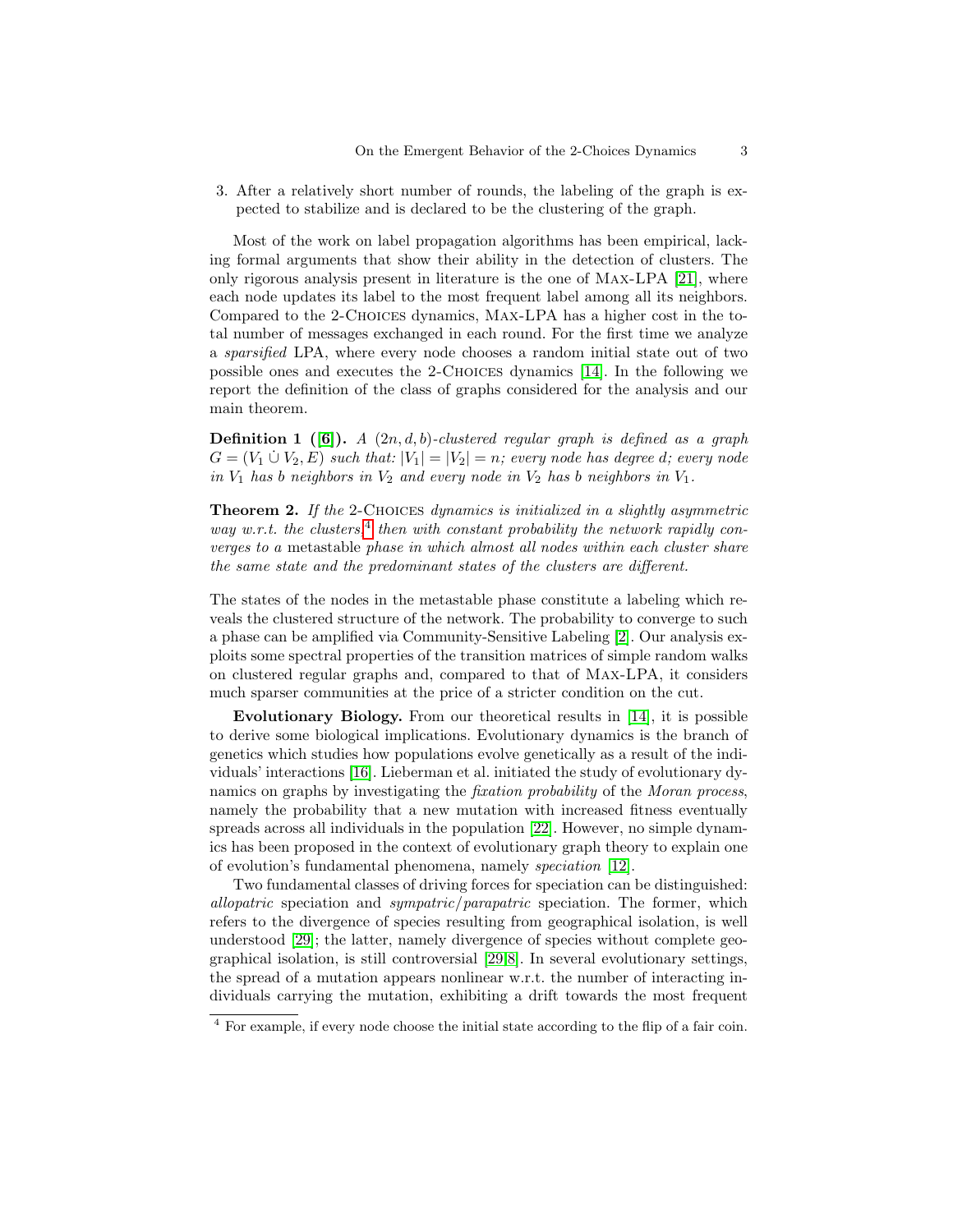phenotypes [\[19,](#page-4-11)[12\]](#page-4-9). We look at the 2-Choices dynamics on clustered graphs as a quadratic evolutionary dynamics on sympatric and parapatric scenarios. The random initialization of the 2-CHOICES dynamics can be regarded as two intermixed populations of individuals with different genetic pools. The interactions for reproduction between the two populations can be categorized in frequent interactions among individuals within an equal-size bipartition of the populations (the clusters) and less frequent interactions between the two populations. This can be interpreted as genetic admixture, i.e., interbreeding between two geneticallydiverging populations [\[24\]](#page-4-12). Within such framework, our theorem provides an analytical evolutionary graph-theoretic proof of concept on how speciation can emerge from the simple nonlinear underlying dynamics of the evolutionary process on the population level.

Neuroscience. During mammalian development, neuromuscular junctions and some other postsynaptic cells transition from having multiple neurons innervating onto them into having a single neuron only [\[18,](#page-4-13)[30\]](#page-4-14). This process takes place as synaptic sites are exchanged between different axons: Locations on the surface of the cell on which neurons innervate transition from being freed by the current innervating neuron to be occupied again by a new one [\[30\]](#page-4-14). In [\[30\]](#page-4-14), a simplistic model for the aforementioned process has been provided, which is equivalent to the VOTER when the underlying graph is regular. In  $[14]$ , we argue that our analysis provides evidence for the fact that, in order for a model based on dynamics to comply with experimental evidence on the outcome of the innervation process, either the innervation sites do not exhibit spatial bottlenecks or the dynamics cannot be based on majority-like mechanisms.

# References

- <span id="page-3-1"></span>1. Avin, C., Lotker, Z., Peleg, D., Pignolet, Y.A., Turkel, I.: Core-Periphery in Networks: An Axiomatic Approach. arXiv:1411.2242 [physics] (2014)
- <span id="page-3-3"></span>2. Becchetti, L., Clementi, A., Manurangsi, P., Natale, E., Pasquale, F., Raghavendra, P., Trevisan, L.: Average whenever you meet: Opportunistic protocols for community detection. arXiv preprint arXiv:1703.05045 (2017)
- 3. Becchetti, L., Clementi, A., Natale, E., Pasquale, F., Silvestri, R.: Plurality consensus in the gossip model. In: 26th Symposium On Discrete Algorithms (2015)
- 4. Becchetti, L., Clementi, A., Natale, E., Pasquale, F., Silvestri, R., Trevisan, L.: Simple dynamics for plurality consensus. Distributed Computing (2017)
- 5. Becchetti, L., Clementi, A., Natale, E., Pasquale, F., Trevisan, L.: Stabilizing consensus with many opinions. In: 27th Symposium On Discrete Algorithms (2016)
- <span id="page-3-2"></span>6. Becchetti, L., Clementi, A., Natale, E., Pasquale, F., Trevisan, L.: Find your place: Simple distributed algorithms for community detection. In: 28th Symposium On Discrete Algorithms (2017)
- 7. Berenbrink, P., Giakkoupis, G., Kermarrec, A.M., Mallmann-Trenn, F.: Bounds on the Voter Model in Dynamic Networks. In: 43rd International Colloquium on Automata, Languages, and Programming (2016)
- <span id="page-3-4"></span>8. Bolnick, D.I., Nosil, P., Servedio, M.: Natural selection in populations subject to a migration load. Evolution (2007)
- <span id="page-3-0"></span>9. Borgatti, S., Everett, M.: Models of core/periphery structures. Social Networks (2000)